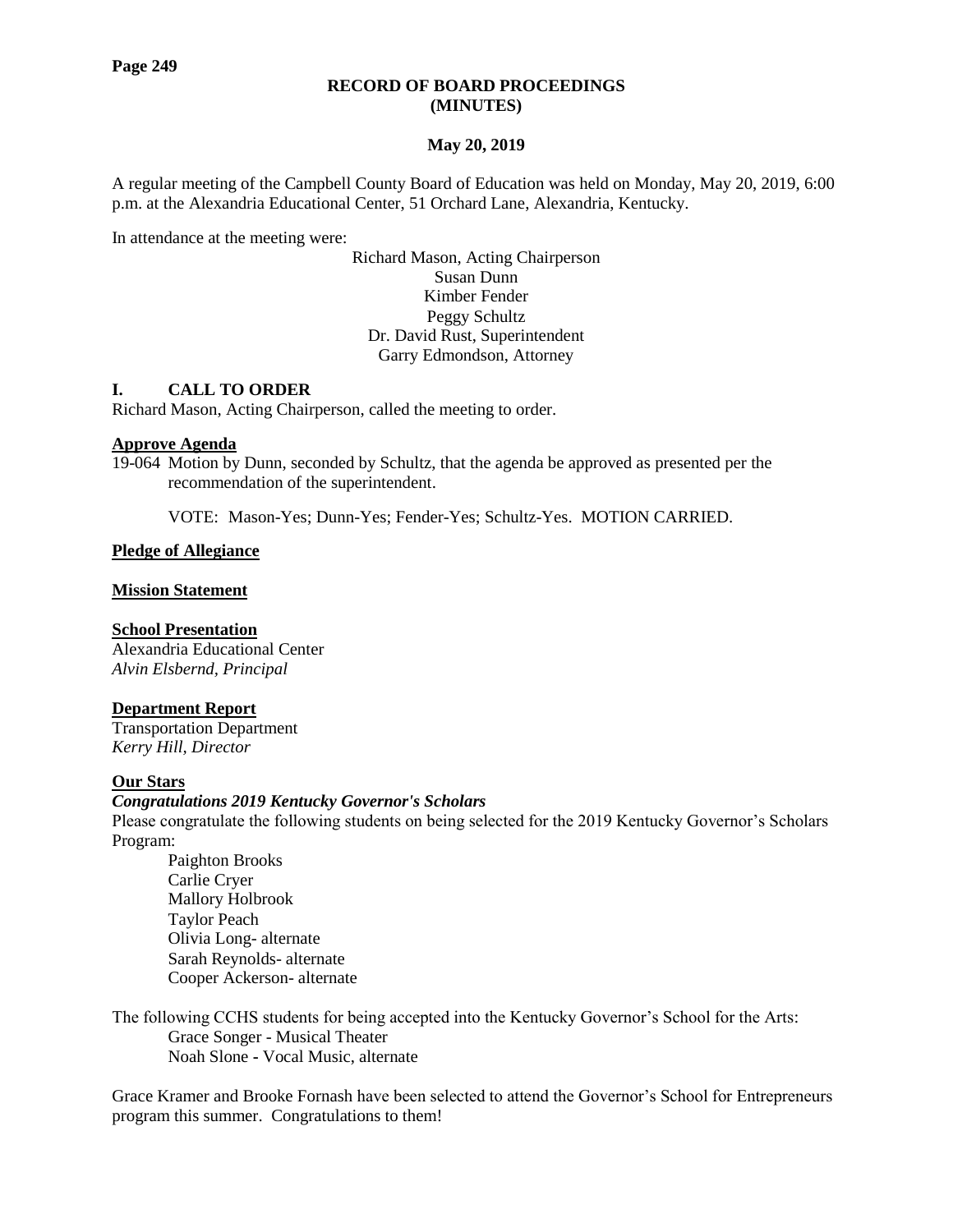#### **[Florimonte Receives 2019 Future Civic Leaders Award](http://www.campbellcountyschools.org/News/55171)**

Congratulations to CCHS Senior Grace Florimonte for receiving the 2019 Future Civic Leaders Award from Northern Kentucky Kids Voting. Grace participated in Kids Voting NKY for the past two years and has served as a CCHS student representative at the regional community engagement meeting for the Campbell County School District.

#### **[Congratulations FBLA State Winners](http://www.campbellcountyschools.org/News/55175)**

The following FBLA members placed at our State Leadership Conference in Louisville. Please congratulate them!

Emme Schumacher and Gracie Florimonte - Placed 1st in Newsletter Justin Carroll, Reid Jolly, and Brady Singleton Placed 4th in 3-D Animation Casey Imhof - Placed 4th in Economics Derek Hansford, Casey Kyle, and Lucas Pflum - Placed 5th in Computer Game & Simulation

Their chapter also placed 4th for Largest Local Chapter Membership and received the Commonwealth Award of Merit

#### **[CCHS Percussion Ensemble World Champions](http://www.campbellcountyschools.org/News/55173)**

Congratulations to the members of the CCHS Percussion Ensemble on being named "Concert Open" class World Champions at the 2019 Winter Guard International World Championships! Our students competed amongst other scholastic ensembles from all over the country, as far away as California, Colorado, Connecticut, and Texas. This is a historic accomplishment for our percussion ensemble at CCHS, and the culmination of an undefeated season both locally and nationally.

Members are:

| <b>Fname</b>    | <b>Lname</b>    |  |  |
|-----------------|-----------------|--|--|
| Maggie          | Styer           |  |  |
| Chase           | Green           |  |  |
| Ashley          | Bell            |  |  |
| Jada            | McGill          |  |  |
| Jade            | Fruedenberg     |  |  |
| <b>Brittany</b> | <b>Bradshaw</b> |  |  |
| Maddie          | Adams           |  |  |
| Olivia          | Watson          |  |  |
| Konner          | Hanson          |  |  |
| <b>Brady</b>    | Hanson          |  |  |
| Noah            | Blythe          |  |  |
| Christian       | <b>Becker</b>   |  |  |
| Trey            | <b>Bradshaw</b> |  |  |
| Eden            | Freudenberg     |  |  |
| Drew            | Hanson          |  |  |
| Kyle            | Hanson          |  |  |
| Christian       | Lane            |  |  |
| Adam            | <b>Baird</b>    |  |  |
| Cassidy         | Witt            |  |  |
| Morgan          | Kool            |  |  |
| Olivia          | Hutchinson      |  |  |
| Keith           | Pangburn        |  |  |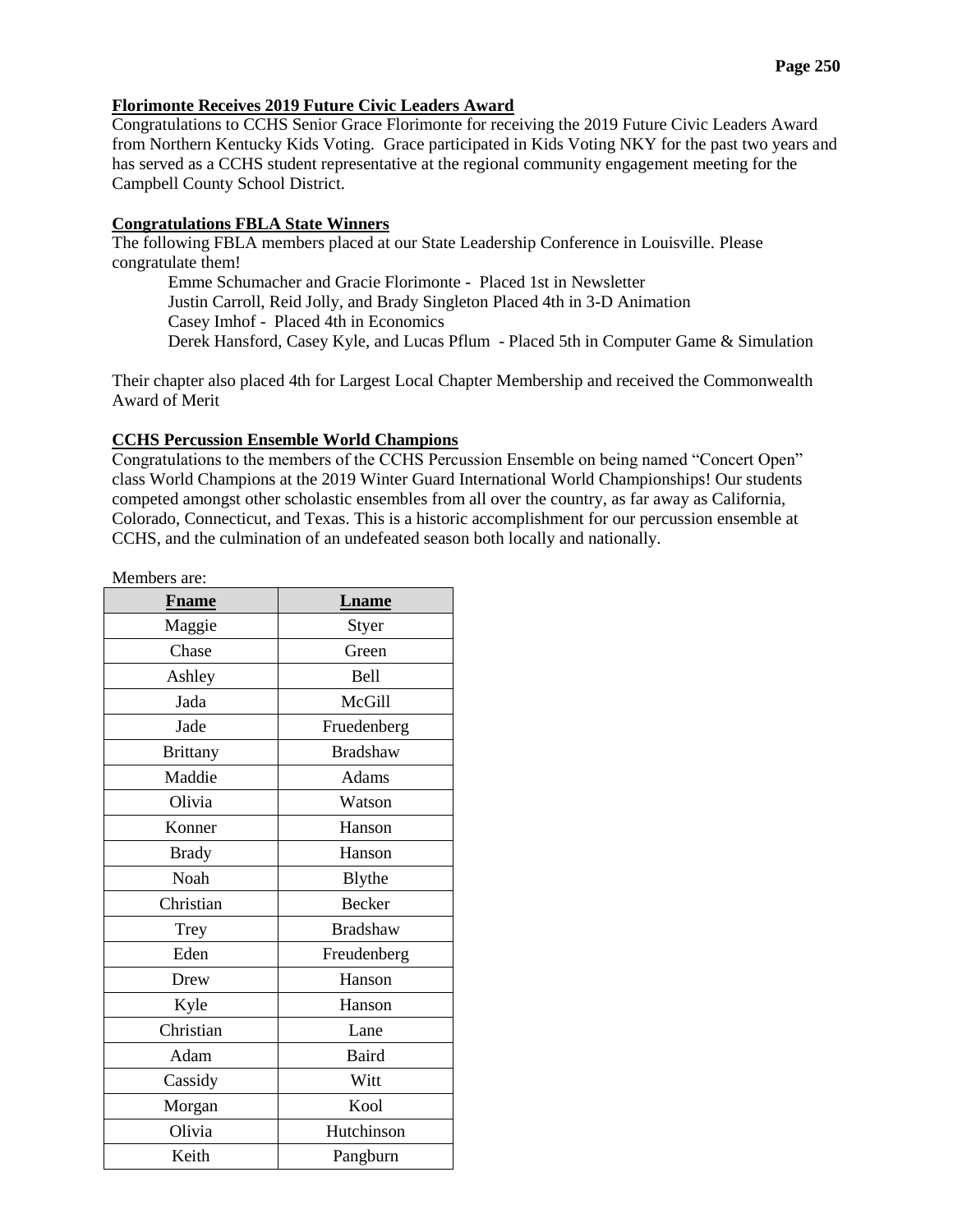## **[Reiley Student National Poster Winner](http://www.campbellcountyschools.org/News/55181)**

Congratulations to Reiley Elementary's Madison Dozier on winning the 2019 National Missing Children's Day Poster Contest from the Office of Juvenile Justice and Delinquency Prevention. Mrs. Bonita Pack, Reiley's Integrated Arts teacher, Madison, and her family will travel to Washington D.C. next month to receive this outstanding award.

# **[Gardner Selected to attend Library of Congress Summer Teacher Institute](http://www.campbellcountyschools.org/News/55188)**

Congratulations to Dr. Melissa Gardner, Library Media Specialist at CCMS, on being selected to attend the Library of Congress 2019 Summer Teacher Institute from July 8 - 12th.

Library of Congress education specialists will facilitate sessions modeling strategies for using primary sources to engage students, build critical thinking skills, and construct knowledge. Participants reflect on and discuss how the strategies apply to their students, subject areas, and classrooms or school libraries.

# **Service Award for School Administrators**

Congratulations to Principal Moore for receiving the Northern Kentucky Association's Service Award for School Administrators. This award honors administrators who have made worthy contributions to the operation of effective school library media services and to stimulate planning, implementing, and support of the library services in the school.

# **Congratulations CCMS SLTP Winners**

We would like to congratulate the CCMS STLP (Student Technology Leadership Program) on their outstanding performance at State Competition this year at Rupp Arena on April 18th!

Nearly 14,000 students and educators came to celebrate technology and learning at the 2019 STLP State Championship. Five hundred plus schools from over 100 districts came to show what they know using technology.

Let's congratulate our 2019 CCMS STLP winners! **State Finalists:** Infographics: Faith Stahl and Grant Stahl Digital Photo Editing: A'lon McIntyre

# **State Awards:**

Our Minecraft for Education Design Team "Mine Over Matter" earned 1<sup>st</sup> in State! Connor Grooms, Ella Stahl, Wes Chowning, Faith Stahl, and Grant Stahl

## Digital Photo Editing: A'lon McIntyre earned 2<sup>nd</sup> in State!

## **CCHS Senior Achieves "Against All Odds" Award**

Congratulations to Madison Woods who won the "Against All Odds" award at the "2019 Excellence in Education Celebration" dinner.

This award recognizes a senior who has overcome obstacles to achieve academic success. The student must be nominated by a principal and only one student per school can be nominated. Maddie has faced a lot of adversity during her high school career and has never lost sight of her goal which is to graduate from high school and attend college. We are very proud to say that she is well on her way to achieving both goals!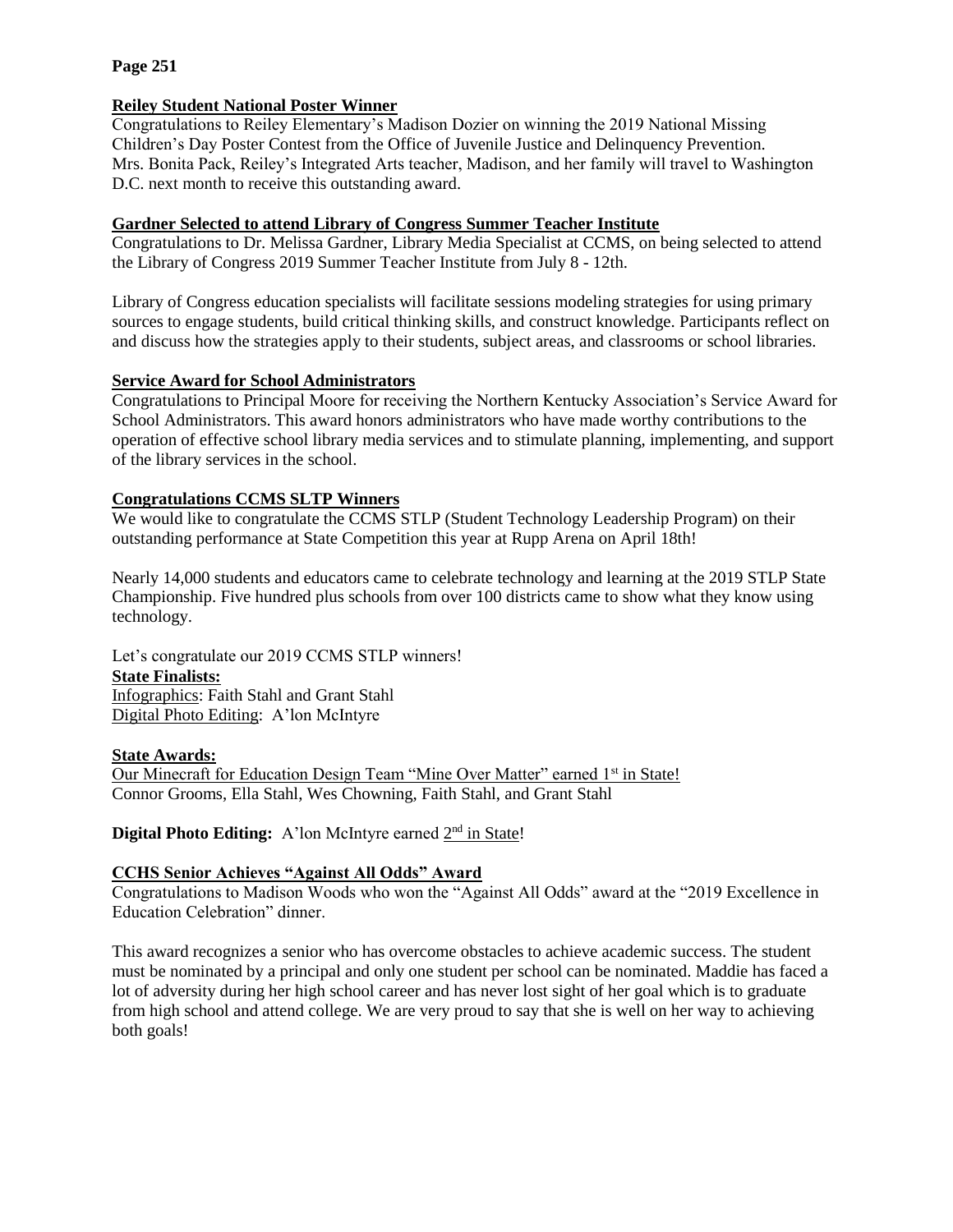# **Congratulations Golden Apple Award Winners**

Congratulations to the following teachers who were named "Golden Apple Award Winners" at the 2019 Excellence in Education" Celebration on April  $30<sup>th</sup>$ . They are all very deserving of this award and recognition:

Ms. Lynda Neltner, 2nd Grade teacher at Reiley Elementary School

Mr. Christopher Manker -Math teacher at CCHS

Ms. Debra Wallace - 3<sup>rd</sup> Grade teacher at Crossroads Elementary School

## **Crossroads Students wins District Poster Contest**

Congratulations to Rylee Ritter for becoming the District winner in the 2018-2019 "Why my Grandparent should be the AARP Kentucky Grandparent of the Year" essay contest.

#### **Recess**

As provided in the agenda (as approved), the Board briefly recessed.

#### **II. COMMUNICATIONS Audience Comments**

# **Superintendent Comments**

#### **Board Member Comments**

#### **Personnel Actions**

| <b>NAME</b>                          | <b>POSITION</b><br><b>ACTION / REASON</b> |                       | <b>EFFECTIVE</b> | <b>LOCATION</b>          |
|--------------------------------------|-------------------------------------------|-----------------------|------------------|--------------------------|
| Al-Ramahi, Catherine                 | Teacher-Special Ed                        | Hired for 2019-2020   | 7/1/2019         | <b>CCMS</b>              |
| Baker, Holly                         | Teacher<br>Resigned                       |                       | 6/30/2019        | <b>CCMS</b>              |
| Berry, Sara                          | <b>Instructional Coach</b>                | Hired for 2019-2020   | 7/1/2019         | <b>Central Office</b>    |
| Bray, Sara                           | Paraeducator<br>Resigned                  |                       | 6/30/2019        | <b>Grant's Lick</b>      |
| Chamberlain, Vickie                  | Teacher                                   | Resigned              | 6/30/2019        | <b>CCMS</b>              |
| Collins, Carrie                      | Teacher - Preschool                       | Hired for 2019-2020   | 7/1/2019         | Reiley                   |
| Corman, Samantha                     | Girls Asst. Soccer Coach                  | Hired for 2019-2020   | 7/1/2019         | <b>CCHS</b>              |
| Cox, Christi                         | <b>Chief Information</b><br>Officer       | Retired               | 6/30/2019        | <b>Central Office</b>    |
| Dreyer, Carolyn                      | Girls JV Soccer Coach                     | Hired for 2019-2020   |                  | <b>CCHS</b>              |
| Edwards, Elizabeth                   | Teacher                                   | 6/30/2019<br>Resigned |                  | <b>CRES</b>              |
| Embry, Rian                          | <b>School Counselor</b>                   | Hired for 2019-2020   | 5/8/2019         | <b>Grant's Lick</b>      |
| Fangman, Alexander                   | Principal                                 | Hired for 2019-2020   | 5/2/2019         | <b>Grant's Lick</b>      |
| Finn-Cropenbaker,<br><b>Brittany</b> | Teacher                                   | Resigned              | 6/30/2019        | <b>CCMS</b>              |
| Furnier, Christopher                 | Teacher<br>Resigned                       |                       | 6/30/2019        | <b>CCMS</b>              |
| Gilbert, Emily                       | Teacher - Math                            | Hired for 2019-2020   | 7/1/2019         | <b>CCMS</b>              |
| Graham, Benjamin                     | Teacher - Special Ed                      | Hired for 2019-2020   | 7/1/2019         | <b>CCMS</b>              |
| Greely, Marilyn                      | Teacher                                   | Retired               | 6/30/2019        | Crossroads               |
| Hathorn, Olivia                      | <b>School Counselor</b>                   | Hired for 2019-2020   | 4/24/2019        | <b>CRES &amp; Reiley</b> |
| Isaacs, Esther (Sue)                 | Secretary                                 | Retired               | 6/30/2019        | <b>CCHS</b>              |
| Johnson, Katelyn                     | <b>Guidance Counselor</b>                 | Resigned              | 6/30/2019        | <b>CRES &amp; Reiley</b> |
| Jones, Larry                         | Custodian                                 | Hired                 | 4/29/2019        | Crossroads               |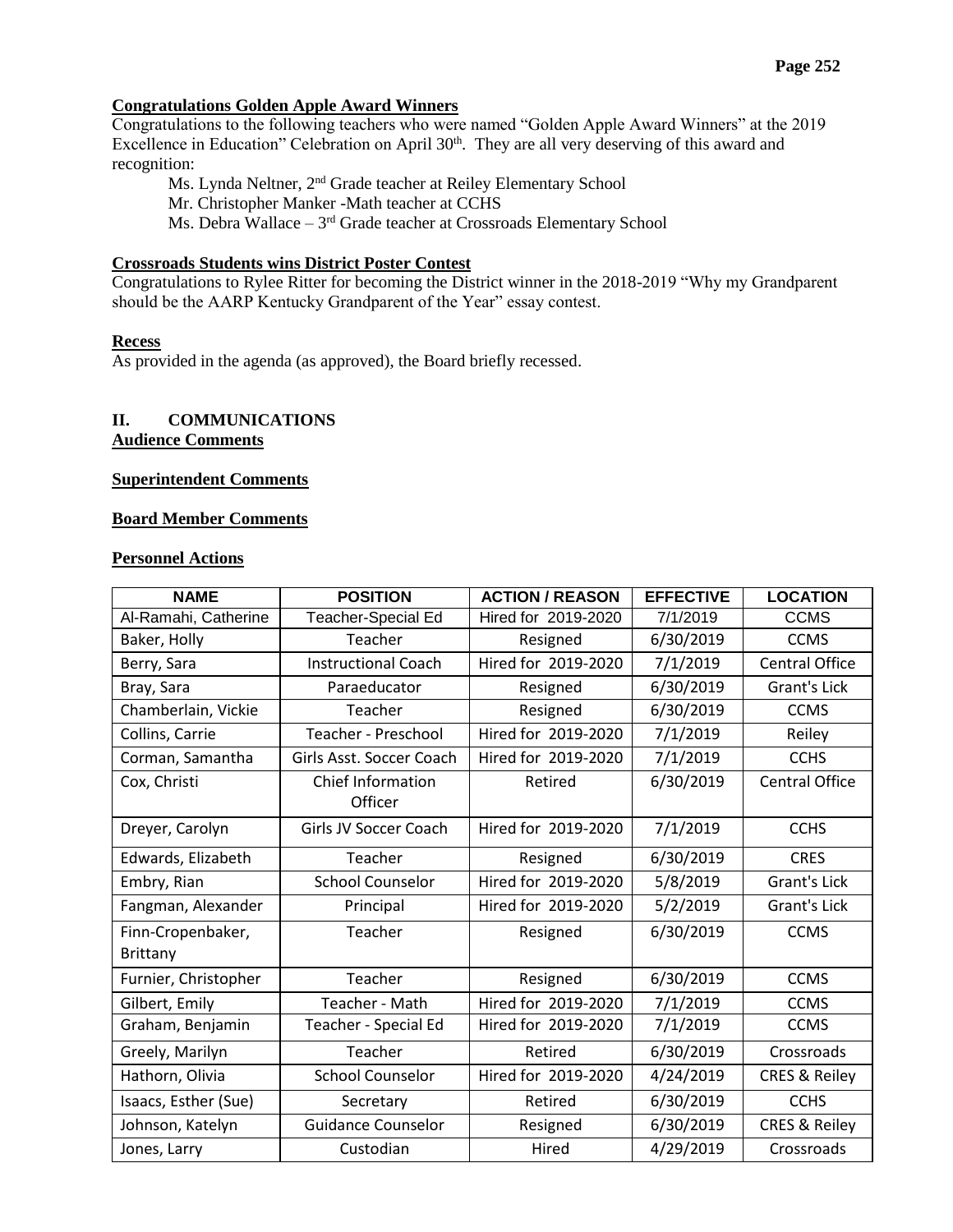| Kemper, Michael    | Teacher<br>Retired                   |                     | 6/30/2019 | <b>CCHS</b>           |
|--------------------|--------------------------------------|---------------------|-----------|-----------------------|
| Kramer, Debra      | Teacher                              | Resigned            | 6/30/2019 | Reiley                |
| Krumpelman, Megan  | Teacher                              | Resigned            | 6/30/2019 | <b>CCHS</b>           |
| Little, Jennifer   | Paraeducator                         | Terminated          | 4/12/2019 | <b>CCMS</b>           |
| Lundstedt, Erika   | <b>Teacher - Social Studies</b>      | Hired for 2019-2020 | 4/30/2019 | <b>CCHS</b>           |
| Martin, Carolyn    | Custodian                            | Resigned            | 5/24/2019 | <b>CCHS</b>           |
| Maschinot, Gary    | <b>Bus Driver</b>                    | Retired             | 5/31/2019 | Transportation        |
| McCarty, Whitney   | Teacher                              | Resigned            | 6/30/2019 | Reiley                |
| Melton, Deborah    | Paraeducator                         | Retired             | 5/31/2019 | <b>Grant's Lick</b>   |
| Miller, Kristen    | <b>Guidance Counselor</b>            | Resigned            | 6/30/2019 | <b>CCMS</b>           |
| Morris, David      | <b>Girls Head Soccer Coach</b>       | Hired for 2019-2020 | 7/1/2019  | <b>CCHS</b>           |
| Newman, Kyle       | <b>Boys Head Soccer Coach</b>        | Hired for 2019-2020 | 4/25/2019 | <b>CCHS</b>           |
| Noe, Patricia      | Teacher                              | Retired             | 5/31/2019 | <b>CCHS</b>           |
| Norman, Emily      | Teacher - Math                       | Hired for 2019-2020 | 7/1/2019  | <b>CCMS</b>           |
| Parks, Jordan      | Boys JV Soccer Coach                 | Hired for 2019-2020 | 4/25/2019 | <b>CCHS</b>           |
| Powell, Elizabeth  | Teacher - Science                    | Hired for 2019-2020 | 5/7/2019  | <b>CCHS</b>           |
| Randolph, Grace    | Paraeducator Special Ed              | Hired for 2019-2020 | 5/8/2019  | <b>Grant's Lick</b>   |
| Revell, Courtney   | Teacher - Preschool                  | Hired for 2019-2020 | 5/1/2019  | Crossroads            |
| Rice, Pam          | Teacher                              | Retired             | 5/31/2019 | Reiley                |
| Ritter, Kelly      | Secretary - Food Service             | Hired               | 5/1/2019  | <b>Central Office</b> |
|                    | and Operations                       |                     |           |                       |
| Robinson, Taylor   | Girls Freshman Soccer                | Hired for 2019-2020 | 7/0/2019  | <b>CCHS</b>           |
|                    | Coach                                |                     |           |                       |
| Trimbur, Mary      | Teacher                              | Retired             | 6/30/2019 | <b>CCMS</b>           |
| Schindler, Michael | Teacher - Math/Science               | Hired for 2019-2020 | 7/1/2019  | <b>CCMS</b>           |
| Schmiade, Kelsey   | Teacher-Math/Science                 | Hired for 2019-2020 | 4/25/2019 | <b>CCMS</b>           |
| Schultz, Megan     | <b>Preschool Teacher</b>             | Hired for 2019-2020 | 7/1/2019  | <b>CRES</b>           |
| Sharkey, Erika     | <b>School Counselor</b>              | Resigned            | 6/30/2019 | Grant's Lick          |
| Shipp, Scott       | <b>Boys Freshman Soccer</b><br>Coach | Hired for 2019-2020 | 4/25/2019 | <b>CCHS</b>           |
| Strouse, Amy       | <b>Track Head Coach</b>              | Hired               | 4/23/2019 | <b>CCMS</b>           |
| Valerius, Ashley   | <b>ELL Specialist</b>                | Hired for 2019-2020 | 7/1/2019  | <b>Central Office</b> |
| Walsh, Christopher | Chief Information                    | Hired for 2019-2020 | 7/1/2019  | Central Office        |
|                    | Officer                              |                     |           |                       |
| Williams, Faith    | Teacher<br>Resigned                  |                     | 6/30/2019 | <b>Grant's Lick</b>   |
| Younse, Leslie     | Paraeducator                         | Resigned            | 6/30/2019 | Grant's Lick          |
| <b>Substitutes</b> |                                      |                     |           |                       |
| Caudill, Dustin    | <b>Summer Painter</b>                | Hired               | 5/28/2019 | <b>District Wide</b>  |
| Hess, Ashley       | Substitute Paraeducator              | Hired               | 4/22/2019 | District Wide         |
| Leopold, Emily     | Substitute Teacher                   | Hired               | 4/11/2019 | District Wide         |
| Murrell, Kailee    | Substitute Teacher and               | Hired               | 5/2/2019  | District Wide         |
|                    | Substitute Paraeducator              |                     |           |                       |
| Schindler, Michael | Substitute Teacher<br>Hired          |                     | 5/1/2019  | District Wide         |
| Steffen, Susan     | Substitute Paraeducator<br>Hired     |                     | 5/2/2019  | District Wide         |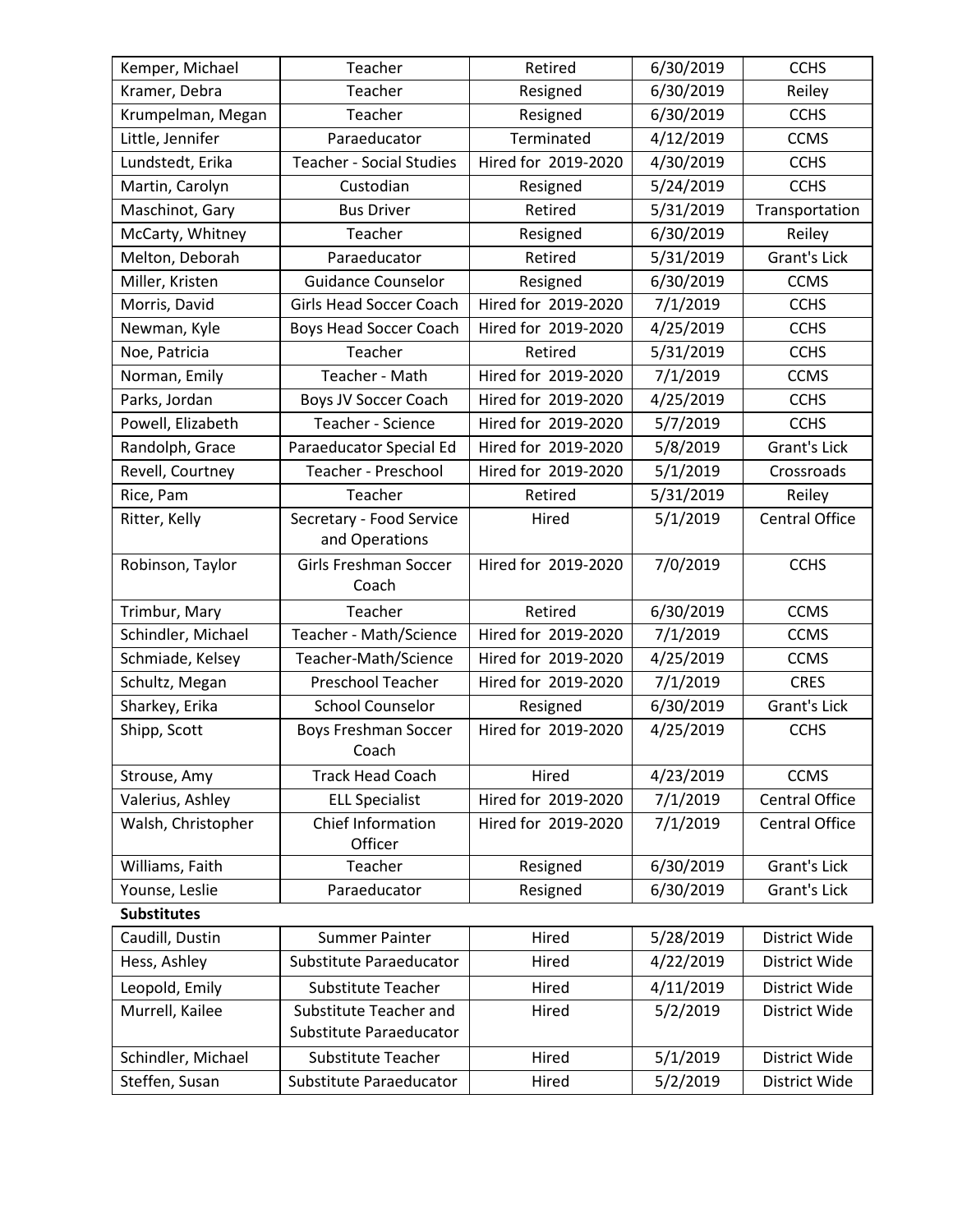## **Written Communications and Reports**

SBDM Minutes FRYSC Reports Homeless Services Report Pupil Personnel Report Public Relations Report School Related Field Trip Notifications Field Trip Report - Athletics Field Trip Report – Transportation PKISTA Surplus Bus Sale Results (2019) Policy Revision 03.221 Salaries (Classified); First Reading

# **III. ACTION AGENDA**

# **School Fees 2019-20**

19-065 Motion made by Dunn, seconded by Schultz, to approve the 2019-20 school fees as presented per the recommendation of the superintendent. There are no changes to the 2019-2020 fees.

VOTE: Mason-Yes; Dunn-Yes; Fender-Yes; Schultz-Yes. MOTION CARRIED.

#### **Projected Activity Fund Budgets 2019-20**

19-066 Motion made by Fender, seconded by Dunn, to approve the 2019-20 "projected" school activity fund budgets as presented per the recommendation of the superintendent.

VOTE: Mason-Yes; Dunn-Yes; Fender-Yes; Schultz-Yes. MOTION CARRIED.

#### **Salary Schedule 2019-20**

19-067 Motion made by Dunn, seconded by Fender, to approve the 2019-20 salary schedule as presented per the recommendation of the superintendent.

Although still not as competitive as we would like to be with our salaries, this schedule includes a 1.5% increase to all salary cells across the entire certified, classified, and extra duty cells. (\$500,000)

Also included in this schedule is an additional 6.0% increase in compensation for the instructional aides and a 6% increase for district health technicians (nurses). Both classes of employees are difficult to recruit and retain. We would like to continue to revisit possible additional increases for these job classes next year due to demonstrated need in these areas. $(\$15,000 \& \$82,000)$ 

In addition, this schedule includes adding another FT Gifted and Talented coordinator with compensation for both GT coordinators equaling current instructional coaches. (\$66,000)

The extra duty schedules reflect an increase to the middle school drama and band sponsors to be equivalent to the middle school choir director. Also on the middle school schedule an assistant track coach was added for both boys and girls due to increased participation.(\$7,000)

Finally, this schedule includes an increase to the sub-pay scale topping at \$125 per day for certified subs.(\$50,000)

VOTE: Mason-Yes; Dunn-Yes; Fender-Yes; Schultz-Yes. MOTION CARRIED.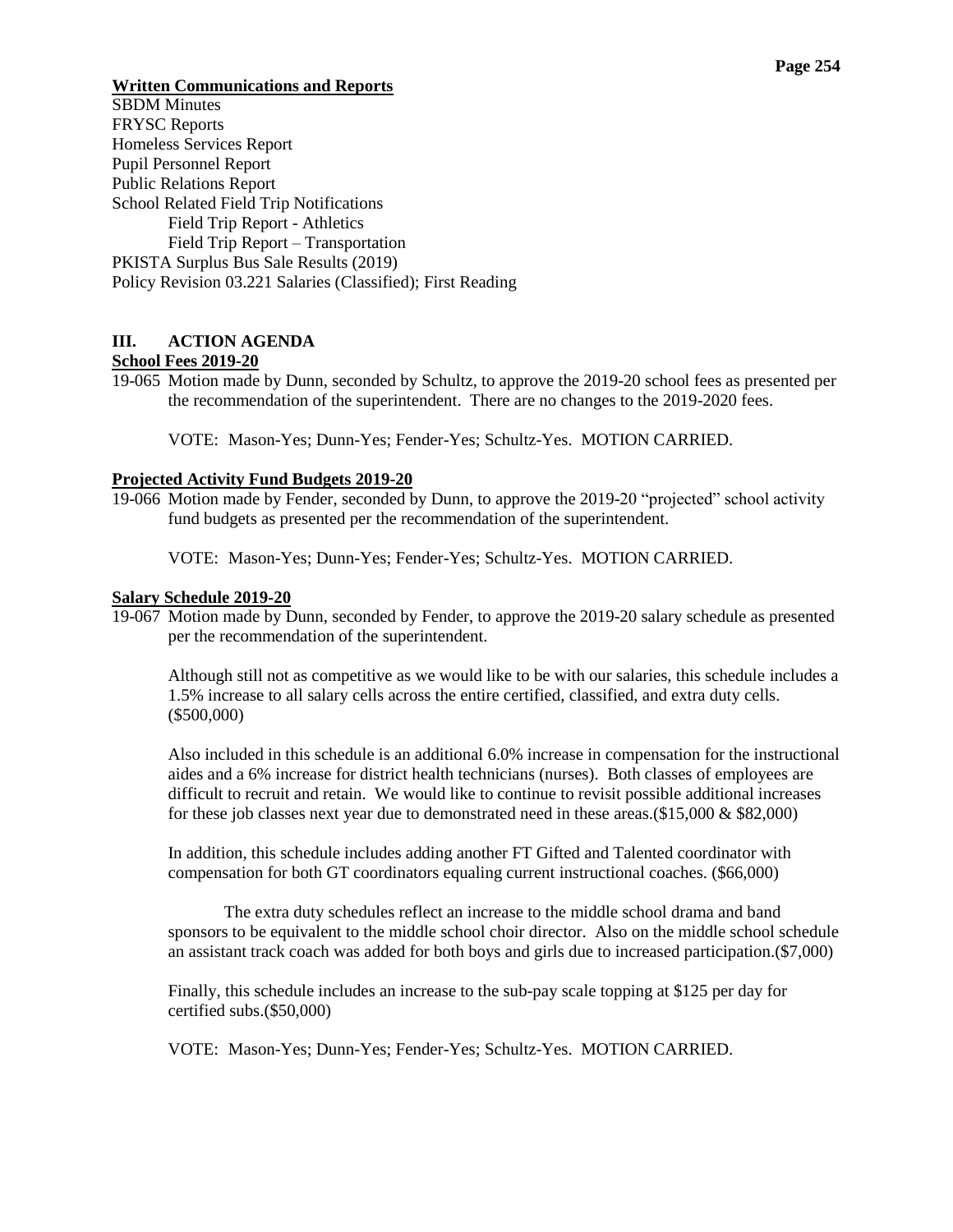# **Tentative Budget 2019-20**

19-068 Motion made by Schultz, seconded by Dunn, to approve the 2019-20 Tentative Budget as submitted per the recommendation of the superintendent.

This is a very tight Tentative Budget that represents an

- Estimated \$46.5 million General Fund Budget
- Or an estimated \$ 61.6 million Total Budget that includes:
	- o General Fund (\$46.5 million)
	- o Special Revenue (\$3.5 million)
	- o Capital Outlay (\$445,000)
	- o Building Fund (\$3.9 million)
	- o Debt Service (\$4.9 million)
	- o Food Service. (\$2.3 million)
- We budgeted approximately a 12.0% contingency which is higher than the 2% contingency that is required by State Regulations. The district, however, strives to maintain a 12-15% contingency.
- This Budget contains funding for (6) new buses.
- This budget includes changes made to the *2019-20 Salary Schedule Proposed May 20, 2019.*

VOTE: Mason-Yes; Dunn-Yes; Fender-Yes; Schultz-Yes. MOTION CARRIED.

## **Capital Fund Request for Property Purchase**

19-069 Motion made by Fender, seconded by Schultz, to approve the 2018-19 Capital Funds Request Form as submitted per the recommendation of the superintendent.

Transfer carryover funds from the Capital Outlay and Building Funds, including residual SFCC Escrowed funds, from the Building Fund to the Construction Fund to cover the purchase of land for a new elementary school of \$1,108,010.

VOTE: Mason-Yes; Dunn-Yes; Fender-Yes; Schultz-Yes. MOTION CARRIED.

## **BG-1 Plum Creek Property Purchase**

19-070 Motion made by Schultz, seconded by Dunn, to approve the BG-1 BG# 19-338 Site Acquisition – New Elementary for Campbell County Schools per the recommendation of the superintendent.

Total Cost - \$929,650.00 Purchase Price - \$888,500 Other Expenses Associated with Purchase - \$41,150.00 (Appraisal, Road Study, Survey, Environmental, Geotechnical, and Legal Fees)

SFCC - \$238,410.00 Building Fund – \$250,594.00 Capital Outlay – \$440,645.00

VOTE: Mason-Yes; Dunn-Yes; Fender-Yes; Schultz-Yes. MOTION CARRIED.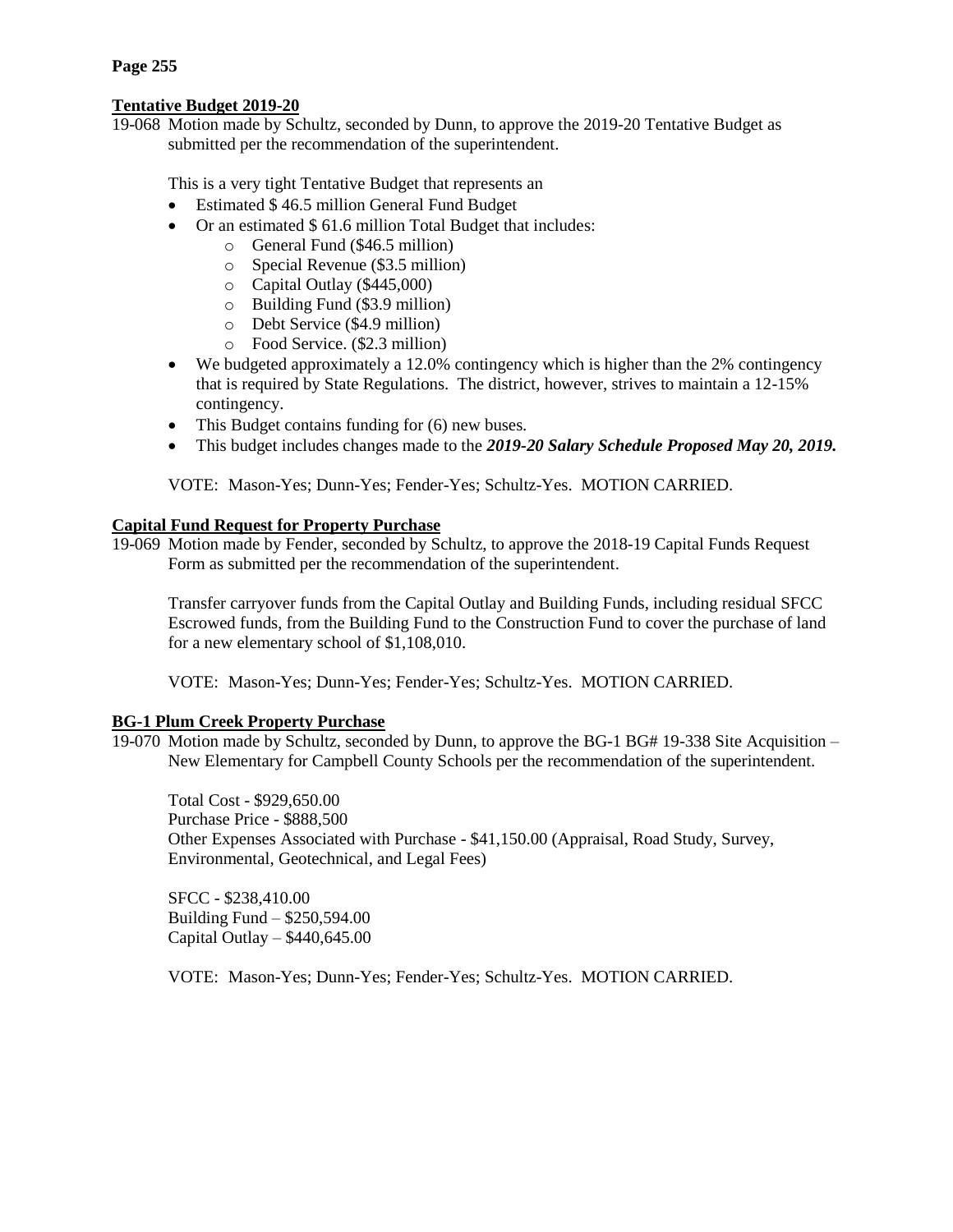#### **Summer Food Service Program 2019**

19-071 Motion made by Fender, seconded by Schultz, to approve the 2019 Summer Food Service Program as submitted per the recommendation of the superintendent.

- 1. Crossroads Elementary, 475 Crossroads Blvd, Cold Spring, KY 41076
- 2. Campbell Ridge Elementary, 2500 Grandview Road, Alexandria, KY 41001
- 3. Cline Elementary, 5586 East Alexandria Pike, Cold Spring, KY 41076

Summer Feeding will operate along with the  $21<sup>st</sup>$  Century Programs at these locations.

#### Dates:

July 8 - August 1, 2019 (Monday – Thursday)

#### Qualifications

Children who have not reached their  $19<sup>th</sup>$  birthday are eligible to eat a free breakfast and lunch

Times are Monday thru Friday Breakfast 8:00 a.m. – 9:00 a.m. Lunch 11:45 a.m. – 12:30 p.m.

VOTE: Mason-Yes; Dunn-Yes; Fender-Yes; Schultz-Yes. MOTION CARRIED.

## **Award of Copier Bid**

19-072 Motion made by Fender, seconded by Dunn, to approve the five year lease agreement with Prosource for 31 new copiers, service agreement and Papercut license agreement per the recommendation of the superintendent.

Proposed lease agreement with Prosource with the estimated associated costs: Equipment Lease: \$3,228 per month Papercut Software License: \$535 per month Service Agreement: estimated \$4,273 per month based on historical "Average Monthly Volumes" at \$.0029 per copy for black/white and \$.032 per copy for color

VOTE: Mason-Yes; Dunn-Yes; Fender-Yes; Schultz-Yes. MOTION CARRIED.

#### **Contract for Imagination Library**

19-073 Motion made by Fender, seconded by Dunn, to approve the contract with the Campbell County Public Library to administer the Dolly Parton Imagination Library per the recommendation of the superintendent.

The cost is \$2.10 per eligible child, per month or a total of \$25.20 per year. The Campbell County Public Library will administer the program and pay half (\$1.05) of the cost per child. Campbell County Schools' portion would be the remaining \$1.05 per child, per month or \$12.60 per child, per year.

A one-time startup amount of \$9,703 is requested to fund the program and an additional yearly financial impact could range from \$9,703 for a 2010 census-projected 30% of eligible participation to \$32,344 for 100% of eligible participation. This will be funded based on actual participation. Grants will be pursued to shoulder all or part of our costs.

VOTE: Mason-Yes; Dunn-Yes; Fender-Yes; Schultz-Yes. MOTION CARRIED.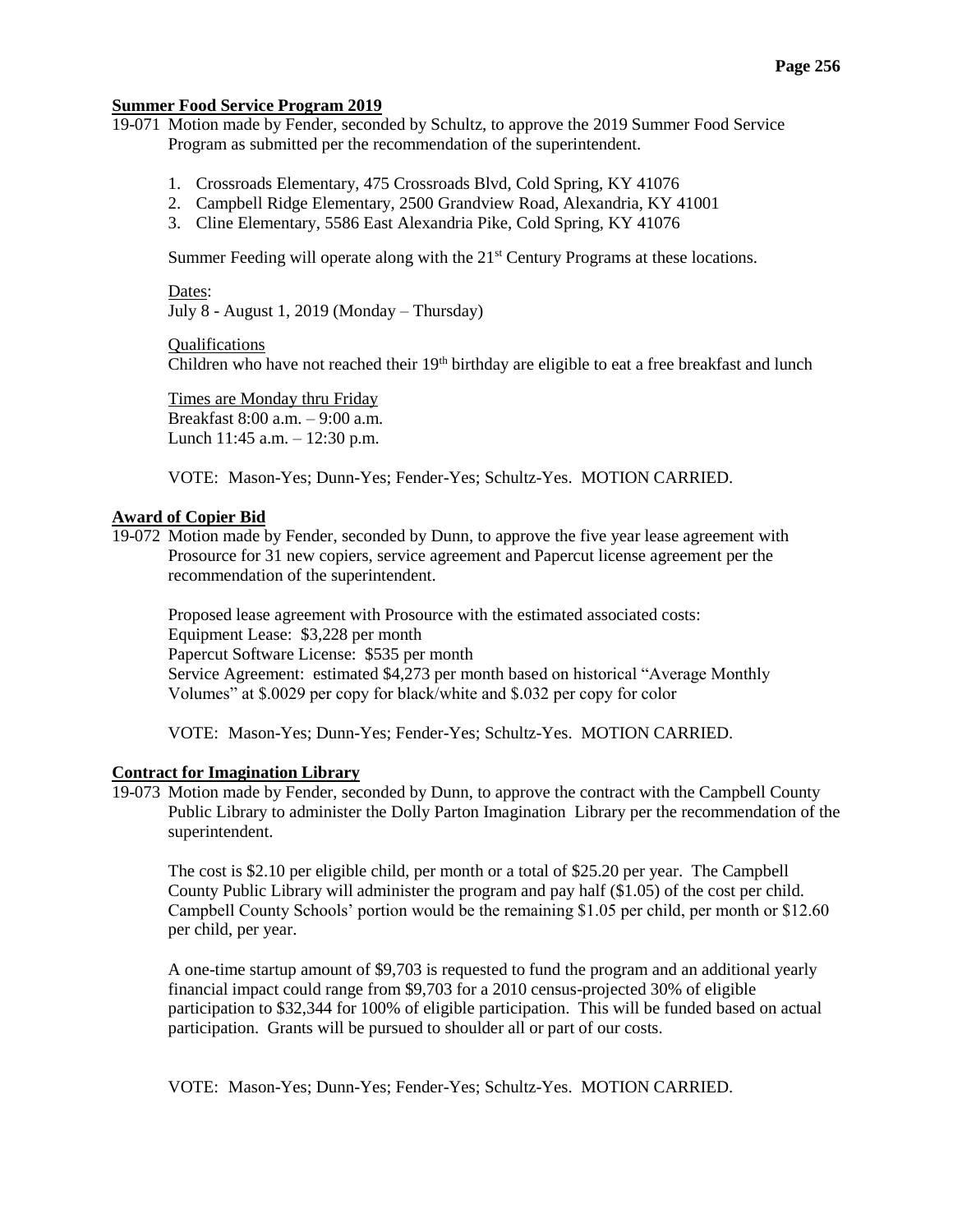## **Award of Bid for Interactive Media Touch LED Panels**

19-074 Motion made by Dunn, seconded by Fender, to approve the bid for the option to purchase Interactive LED Multi-Touch Panels from Avant Communication and Technology, based on their per unit proposals, for the 2019-20 school year per the recommendation of the superintendent.

Per Unit Cost: Qomo (Journey 14) 65": \$1960.00 Qomo (Journey 14) 75": \$2968.00 4 Year Warranty: Included

VOTE: Mason-Yes; Dunn-Yes; Fender-Yes; Schultz-Yes. MOTION CARRIED.

# **Chief Information Officer Transition Stipend**

19-075 Motion made by Fender, seconded by Dunn, to approve a stipend to the incoming CIO for transition days worked in June based on the 2018-19 salary schedule, not to exceed \$5,000 per the recommendation of the superintendent.

VOTE: Mason-Yes; Dunn-Yes; Fender-Yes; Schultz-Yes. MOTION CARRIED.

#### **IV. CONSENT AGENDA**

19-076 Motion made by Schultz, seconded by Dunn, that the consent agenda be approved as presented per the recommendation of the superintendent.

## **Minutes**

April 2, 2019 – Special Meeting April 15, 2019 – Regular Meeting April 29, 2019 – Special Meeting

#### **Bills - Addendum**

General Fund # 132862-133063 as listed in the Orders of the Treasurer

#### **Bills – Regular**

General Fund # 133064-133258 as listed in the Orders of the Treasurer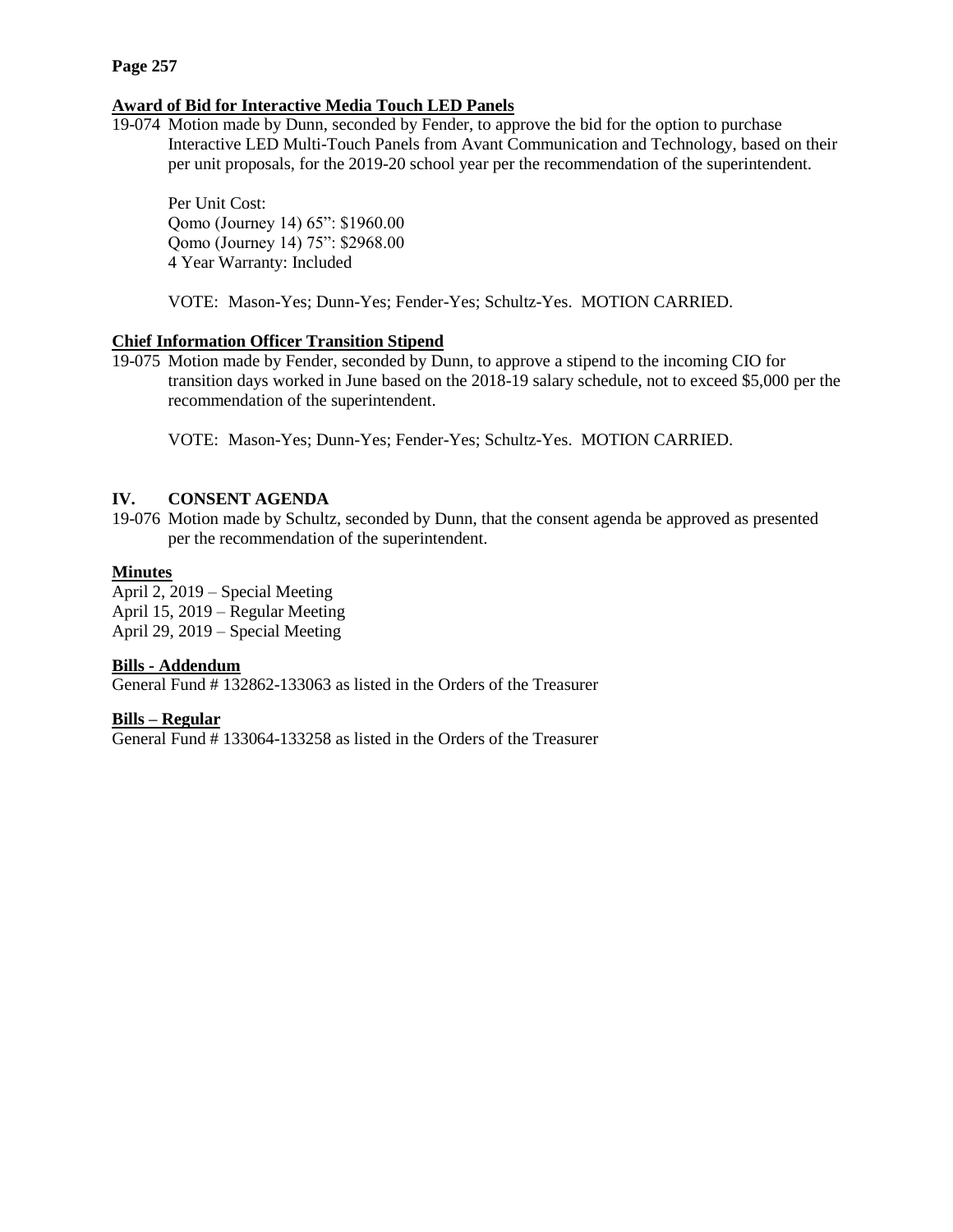|                                                                                                                                                                                                           |                  |                                |             | Campbell County Board of Education |               |                |
|-----------------------------------------------------------------------------------------------------------------------------------------------------------------------------------------------------------|------------------|--------------------------------|-------------|------------------------------------|---------------|----------------|
|                                                                                                                                                                                                           |                  | Treasurer's Report             |             |                                    |               |                |
|                                                                                                                                                                                                           |                  | For Month Ended April 30, 2019 |             |                                    |               |                |
|                                                                                                                                                                                                           | <b>Beginning</b> |                                |             | <b>Expenditures</b>                |               | <b>Ending</b>  |
| <b>Fund</b>                                                                                                                                                                                               | <b>Balance</b>   | <b>Revenues</b>                |             | <b>Salaries</b>                    | <b>Others</b> | <b>Balance</b> |
| General                                                                                                                                                                                                   | 17,331,233       | 2,056,639                      |             | (2, 103, 106)                      | (1, 170, 630) | 16, 114, 136   |
| Sick Leave Retire.                                                                                                                                                                                        | 168,257          |                                |             | $\pmb{0}$                          | $\pmb{0}$     | 168,257        |
| <b>Committed Funds</b>                                                                                                                                                                                    | 400,000          |                                |             | 0                                  | $\mathbf 0$   | 400,000        |
| <b>Special Revenue</b>                                                                                                                                                                                    | (562, 725)       | 1,114,866                      |             | (228, 684)                         | (144, 384)    | 179,073        |
| <b>District Activity</b>                                                                                                                                                                                  | 106,652          | 32,952                         |             |                                    | (8, 127)      | 131,477        |
| <b>Capital Outlay</b>                                                                                                                                                                                     | 396,328          | $\mathbf 0$                    |             | 0                                  | $\mathbf 0$   | 396,328        |
| <b>Building</b>                                                                                                                                                                                           | 324,340          | 0                              |             | 0                                  | $\mathbf 0$   | 324,340        |
| Construction                                                                                                                                                                                              | 167,747          | $\mathbf 0$                    |             | $\mathbf 0$                        | $\mathbf 0$   | 167,747        |
| <b>Debt Service</b>                                                                                                                                                                                       | (68, 401)        | $\mathbf 0$                    | $\mathbf 0$ | 0                                  | $\mathbf 0$   | (68, 401)      |
| <b>Food Service</b>                                                                                                                                                                                       | 204,567          | 243,101                        |             | (56, 559)                          | (119, 956)    | 271,153        |
| Totals*                                                                                                                                                                                                   | \$18,467,998     | 3,447,559                      |             | (2,388,349)                        | (1,443,097)   | \$18,084,110   |
| * Cash and cash equivalents in all funds include approx. \$382,308 in investments and certificates of<br>deposits yielding 0.615% and the remainder in interest-bearing checking accounts yielding 1.05%. |                  |                                |             |                                    |               |                |

# **Treasurer's Report**

#### **Leave of Absence Requests**

Sharon Alexander, Director of Grounds and Maintenance at Central Office, REVISED Intermittent leave from January 14, 2019 through June 30, 2019 for FMLA.

Patricia Allen, Bus Driver at Transportation, from May 6, 2019 through May 24, 2019 for FMLA.

Joyce Bowling, Paraeducator at the Alexandria Education Center, from March 21, 2019 through April 1, 2019 for FMLA.

Bridget Brown, Teacher from Campbell County High School, KDE-MOA for the 2019-2020 school year.

Nancy Burns, District Wide Instructional Coach, KDE-MOA for the 2019-2020 school year.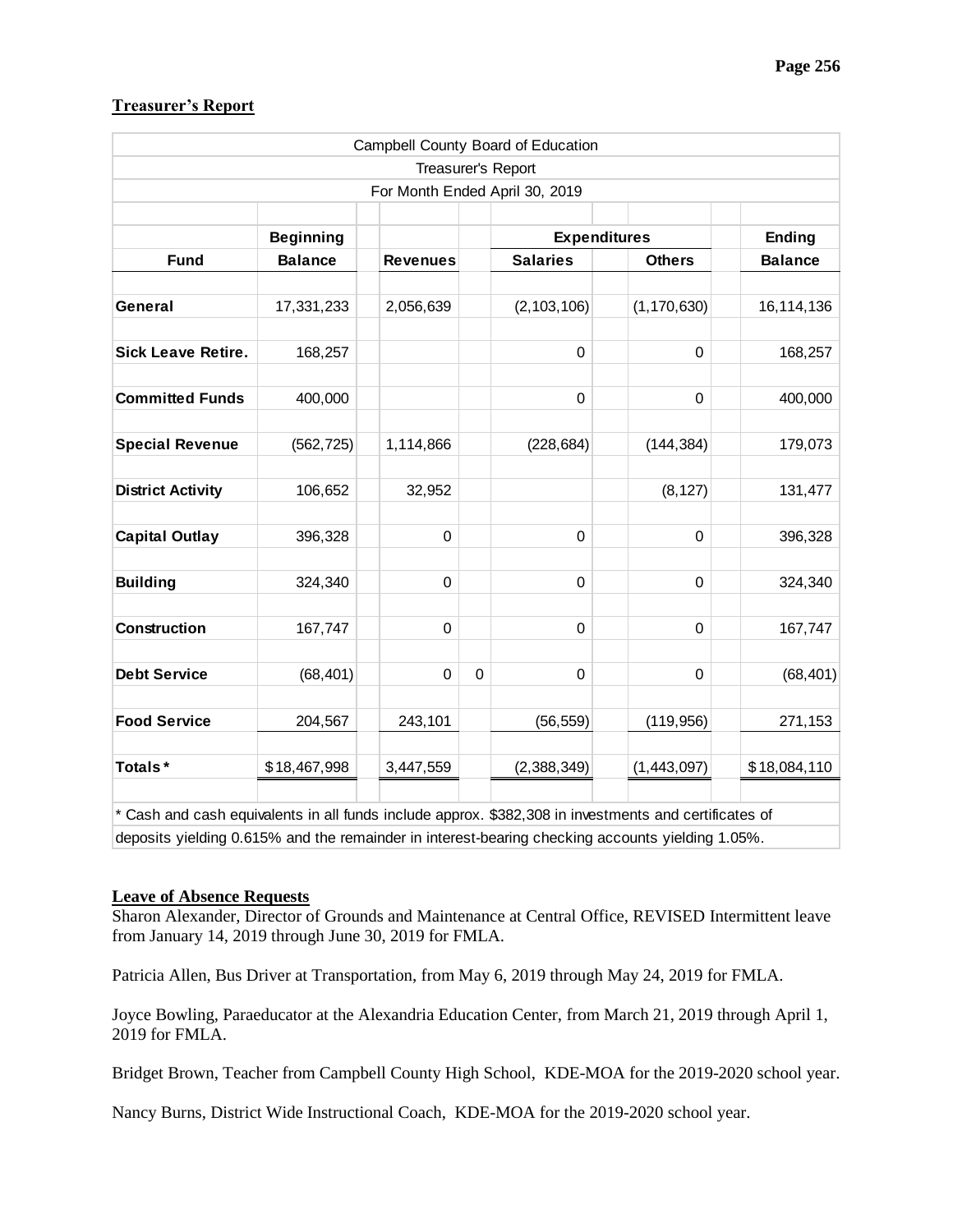Shrilda Couch, Custodian at Campbell County High School, Intermittent leave from April 25, 2019 through June 30, 2019 for FMLA.

Jillian Johnson, Clerical Assistant at Campbell County High School, from April 30, 2019 through May 7, 2019 for FMLA.

Abigail Johnson-Vogel, Paraeducator at Reiley Elementary, from April 22, 2019 through May 6, 2019 for FMLA

Glenna Malloy, Bus Monitor at Transportation, Intermittent leave from February 27, 2019 through May 24,2019 for FMLA.

Teresa Schneider, Bus Monitor at Transportation, from May 7, 2019 through May 24, 2019 for FMLA.

Mary Ann Simon, Bus Monitor at Transportation, from April 19, 2019 through May 24, 2019 for FMLA.

Diana Taylor, Health Services Coordinator for District Wide, Intermittent leave from April 9, 2019 through May 23, 2019 for FMLA.

# **Emergency Certified Employees**

The Educational Professional Standards Board (EPSB) requires a specific Board meeting date and Board number for individuals completing applications to be emergency-certified when applicable. In the event, CCS cannot employ a "certified" individual, this meeting date and number will be used in the application process.

# **Pay Date Schedule 2019-20**

Board Policy 03.121 and 03.221 requires the Board to approve the payroll distribution schedule annually. The Finance Director submitted the pay dates for the new school year for Board approval. CCS pays employees every other week or 26 pay periods per school year.

## **Auditor Contract for 2018-19 Financial Statements**

Campbell County used Barnes Dennig & Co. Ltd. to audit the 2017-18 financial statements. This contract is for Barnes Dennig & Co. Ltd. to audit the 2018-19 financial statements. The contract amount is \$21,400.

## **Indirect Costs for Programs and Grants 2019-20**

Accounting rules and federal regulations allow the General Fund to be reimbursed for indirect costs associated with administering federal programs and grants. The Kentucky Department of Education (KDE) sets the indirect cost reimbursement rates. Boards of Education simply adopt those rates set by KDE. Food Service uses the non-restricted rate which is 14.78% for the 2019-2020 year (a decrease from 15.67% last year). The federal grants use the restricted rate which is 2.79% for the 2019-2020 year (a slight increase from 2.64% last year). The Board is being asked to approve these indirect reimbursement cost rates as submitted.

# **Holly Hill Inter-agency Agreement for 2019-20**

This agreement describes the educational services and procedures that Campbell County Schools and Holly Hill Children's Home will provide for students during the  $2019 - 2020$  school year.

# **Holly Hill and AEC Revised Calendar 2018-19**

The 2018 – 2019 revised calendar for Holly Hill and Day Treatment (DJJ) is aligned to the previously revised Campbell County Schools calendar for 2018 – 2019. This calendar meets the requirements for KECSAC and DJJ by providing extended educational days.